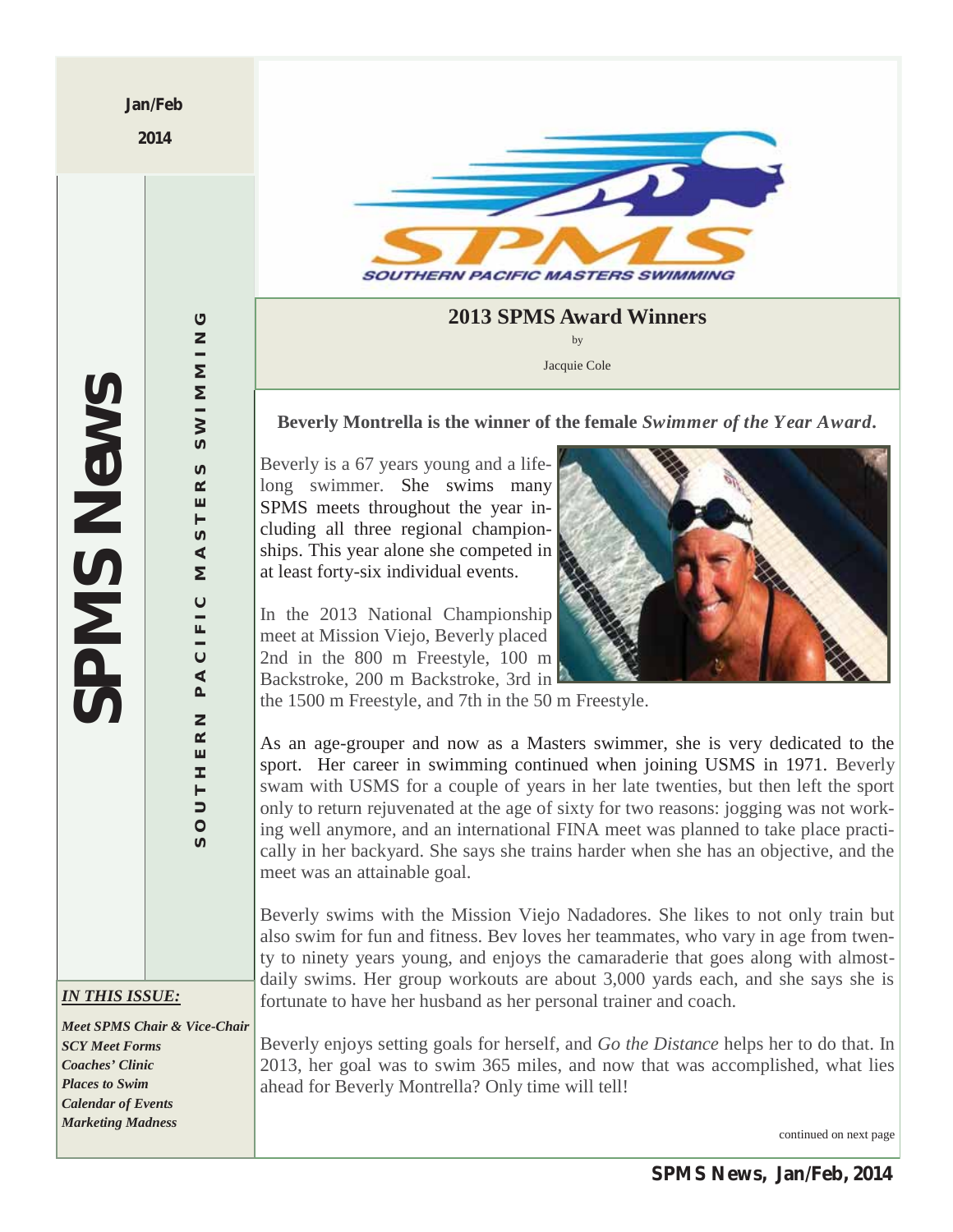# **2013 SPMS Award Winners**

by Jacquie Cole

# **Brian Kremers is the winner of the male** *Swimmer of the Year Award.*

Brian is an inspiration to his teammates both in and out of the water with *2 - All American Honors and 84 - Top Ten Swims.* He is involved with Masters swimming as an invaluable pillar of the Grunions swim team. He coaches, competes, leads and inspires his team. Nine years ago, he initiated a very successful team *Check-Off Challenge,* which increased the number of swim meets his teammates attended. Brian keeps the sport fresh for many who might otherwise burn out. Brian loves the sport of swimming. Over the past year, Brian averaged five swim workouts per week and competed in eight swim meets in 2013. Out of the pool, he revived the weekly Grunion Report as a must read newsletter. In addition, Brian coordinated with coaches for the best possible relays at IGLA and SPMS Championship meets.



While dealing with a very serious spinal injury, which required surgical fusion in August, he inspired and motivated his teammates to do their best. Brian is back in the water and working toward a full recovery.

# **Errol Graham is the winner of the** *Steve Schofield Award.*



In many ways, Errol has given to the SPMS community for several decades. He served on the board of SPMS for seventeen years with the last four year as Chair. While managing to find time in his busy work schedule and intercontinental travels, he continually contributes to Masters swimming. With his leadership, hard work and dedication, Errol helps SPMS attract and retain the personnel who will benefit the organization. He is always there to offer assistance and guidance to all. Truly, Errol is an ambassador to the sport of Masters swimming, and by the way, is an accomplished swimmer who competes for West Hollywood Aquatics. After serving four outstanding years as our Chair, Errol is now stepping down but will continue to serve SPMS.

# **Dan Wegner is the winner of the** *Jim Marcus Award.*

Dan has contributed to Masters swimming in many ways, but particularly in making the swim meet sign-up and sanctioning process as painless as it is. Dan become an integral part of SPMS by volunteering many long hours and focusing on the issue to streamline and improve the website experience for SPMS. Those streamlined processes are enacted within SPMS and then replicated on a national level. His creativity, energy, humility, and focus have made a big difference for SPMS. This year he introduced the welcome packet, so popular among SPMS clubs that it became a part of USMS operations. Also in 2013, Dan was honored by USMS with the Dorothy Donnelly Service Award.

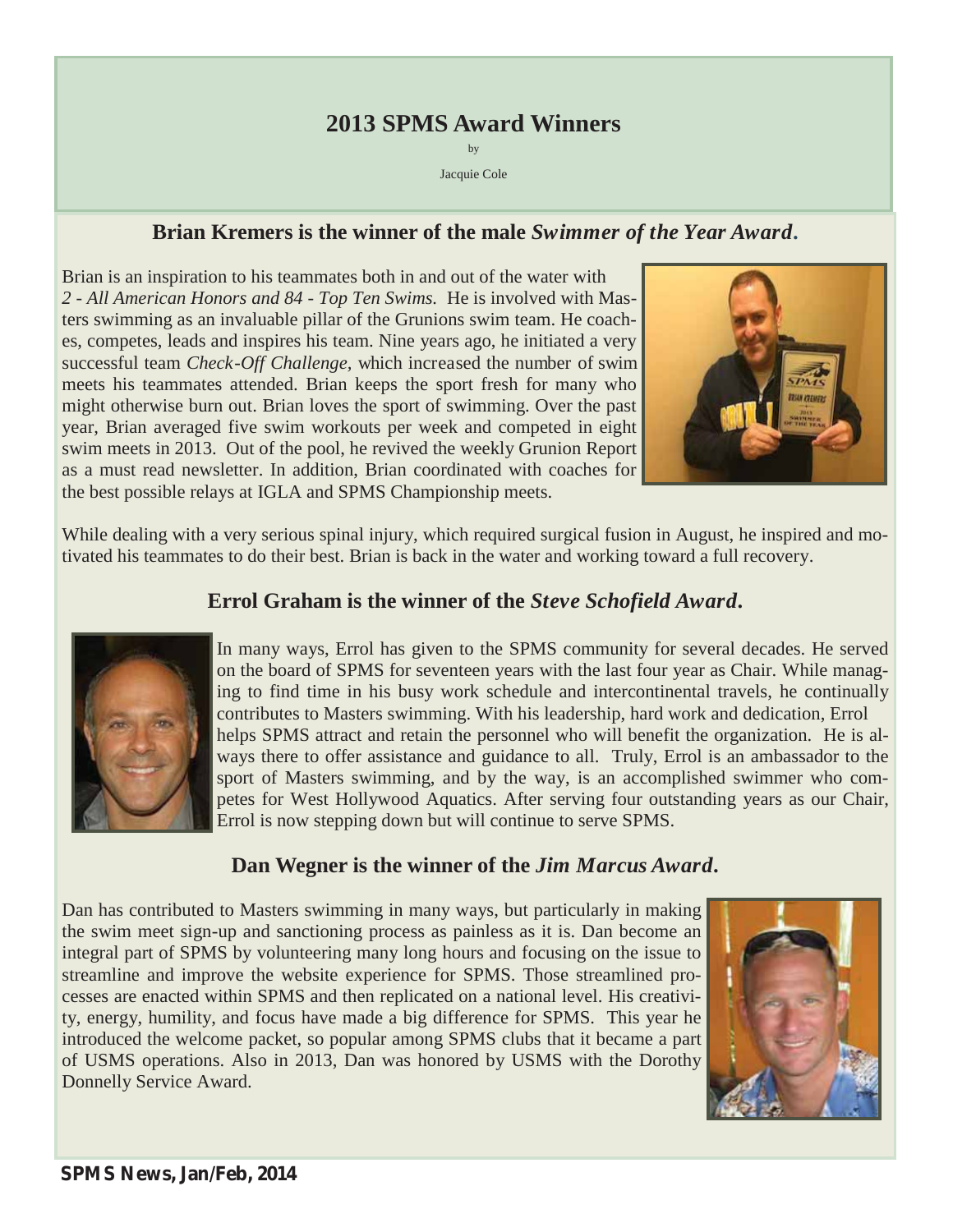# Personal Message from Mark Moore, the New Southern Pacific Masters Swimming Chair



As this is my initial Chairman's message, I thought it appropriate to provide a little bit of my background in the world of swimming. In the past eighteen years of my professional life, I have been blessed with the opportunity to be the Masters coach and program director for the Mission Viejo Nadadores Swim Club. In addition, I continue to teach several aquatic classes at Saddleback Community College for the past nine years.

Also, I served on the SPMS Executive Committee as the Vice Chair in charge of Meet Operations and Sanctions going on four years. We have seen growth in both our pool and open water events. I look forward to working with our new Vice Chair, Eileen Span and the Pool Operations Committee, to provide YOU, our members, the best possible swimming events possible. Now as the new year starts, it is with some trepidation that I follow Errol Graham as Chairman of Southern Pacific Masters Swimming.

During Errol's tenure, SPMS continued to be the second largest, and one of the most influential, Local Masters Swimming Committee. The organization has provided innu-influ merable opportunities for pool and open water competition including the USMS 2013 mera

National Summer Championship and two Open Water National Championships. Just as important as the growth opportunities that have been made available to coaches by providing scholarships to ASCA/USMS and other clinics, Errol has left some very large shoes to fill. In his farewell message, Errol stated that he believes in SPMS and what it offers to all its members. I agree with him wholeheartedly and look forward to serving you in my new position.

Regards, Mark Moore

(See next page for an article on Mark Moore from *Swimmer Magazine*)

# New Southern Pacific Masters Swimming Vice-Chair, Eileen Span

Eileen Span has been a USA swim coach for the last fourteen years, beginning in Rhode Island as the US Navy Blues Swim Coach. Then on to Virginia, where she was the head swim coach for the Men's and Women's Millbrook High School team for eight years. In 2011 and 2012, the men's Millbrook earned the title of *District Winners*, also earning Eileen the honor of *Coach of the Y ear* for each of those years. While in Winchester, swimming unattached led Eileen to the idea to form Winchester Masters Swimming.

In addition, Eileen was the head swim coach for the Winchester Country Club where she was also in charge of training the lifeguarding staff. In Virginia, she experienced the opportunity to swim numerous open water events on the East Coast: Save the Bay 1.7 mile; Newport RI (11 years); Chesapeake Bay 4.4 (5 years); Potomac River 7.5 (3 years); Reston Lake (12 years); Virginia Beach 1 mile ocean (5 years); and Smith Mountain Lake (4 years).



years); Virginia Beach 1 mile ocean (5 years); and Smith Mountain Lake (4 years).<br>The Span family moved to California, and Eileen started coaching for The Gator Swim Club. Also, she is currently working with the City of San Clemente and LA Fitness as a WSI swim/water aerobics instructor. She has participated in pool meets with the Mission Viejo Masters and open water swims including Salt Creek Beach, Seal Beach, Newport Pier to Pier, Corona Del Mar, and La Jolla Rough Water. m/water aerobics instructor. She has participated including Salt Creek Beach, Seal Beach, Newport<br>three children. Kati and Mary are Masters swim-

Eileen has been married for thirty years to husband Mike. They have three children. Kati and Mary are Masters swimmers, and Michael swims USA with Mission Viejo Nadadores club team.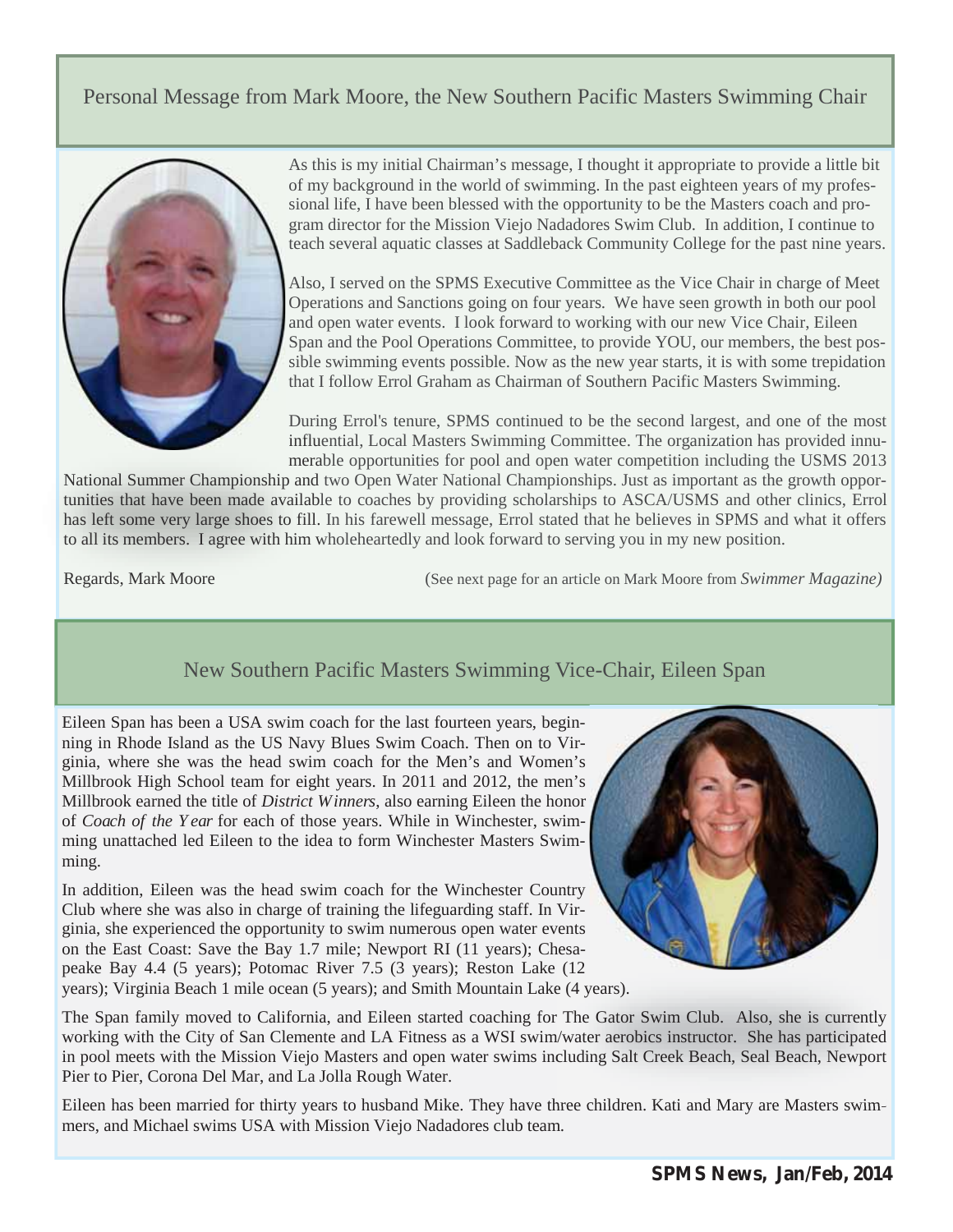# **Inside USMS**

# Volunteer Profile: Mark Moore



ark Moore, 55, head coach of Mission Viejo Nadadores Masters, USMS Club of the Year in 2009, has a longstanding relationship with USMS. And not just your garden-variety volunteer relationship-this one runs deep, like family ties. Moore has dedicated a lot of time and energy to advancing the cause of Masters swimming through his volunteer work and coaching. In return, Mas-

ters swimmers have been firm supporters in his corner when the chips have been down.

In recognition of his extensive service to USMS, Moore received the Dorothy Donnelly Service Award in 2004 and the Speedo USMS Coach of the Year in 2005. He followed those honors with the USMS National Championship Meets Award in 2010. Moore currently serves as the Southern Pacific LMSC Vice Chair. He also chaired the USMS Championship Committee from 2005 to 2010 and has served on the Coaches and Planning Committees in the past.

What the awards can't show is Moore's strength in overcoming the worst kind of heartbreak. When his 19-year-old son Patrick died of complications of Crohn's disease and an autoimmune disorder called HLH, a month before Summer Nationals in 2009, his fellow Masters swimmers stepped up. "I made the decision to go [to the meet] anyway, and the whole Masters family helped me through it," he says. Since then, Moore has established and run a memorial relay meet every summer in honor of Patrick, an accomplished swimmer and surfer.

Moore found his way to the Masters family after settling in Mission Viejo with his wife and young children in 1996. He had grown up a swimmer in the area and competed through high school and college. After graduating from college, Moore began coaching summer-league swimmers and enjoyed it, so when an opportunity to coach a budding Masters team in Mission Viejo came up, he took it. It didn't take long for Moore to build a world-class program; today, the Mission Viejo Nadadores Masters boasts 267 registered members and this year hosted a smashingly successful Summer Nationals, the second USMS national championship Moore has directed. The first, in 2005, was hailed by some attendees as the "best Nationals in 20 years."

In addition to coaching the Nadadores, Moore has also

led the Championship Committee as the meet operations chair. That committee determines which teams and facilities will host the championship meets and helps host teams put on top-notch meets.

All his volunteer work and full-time coaching creates a demanding schedule when laid over a part-time day job as an instructor at a local junior college. "Especially putting on Nationals, it's a lot of time." But he says it's worth it. "I wouldn't spend this much time if I didn't enjoy the people."

Moore says the 2013 Marriot USMS Summer National Championship went very well, largely because he had a lot of good help. "We have a great group of volunteers, many of whom are the same people who put on the 2005 meet. Lots of records were broken and we had some pretty good swims. It's a fast pool and always has been."

In addition to the buzz of putting on a world-class event, Moore says running Nationals gave him the motivation he needed to reach a personal goal: losing weight. "I wanted to be in good shape to run Nationals so I wouldn't be tired all the time. And in six months, I lost 96 pounds."

Leading by example, Moore is hoping to pass along his passion for involvement to his daughter Katie, who started swimming with Masters as soon as she turned 18. "When she gets a little older or more established, I'd like to see her get more involved on the volunteer side of things," he says. If she takes after her dad, involvement seems an inevitability.-ELAINE K. HOWLEY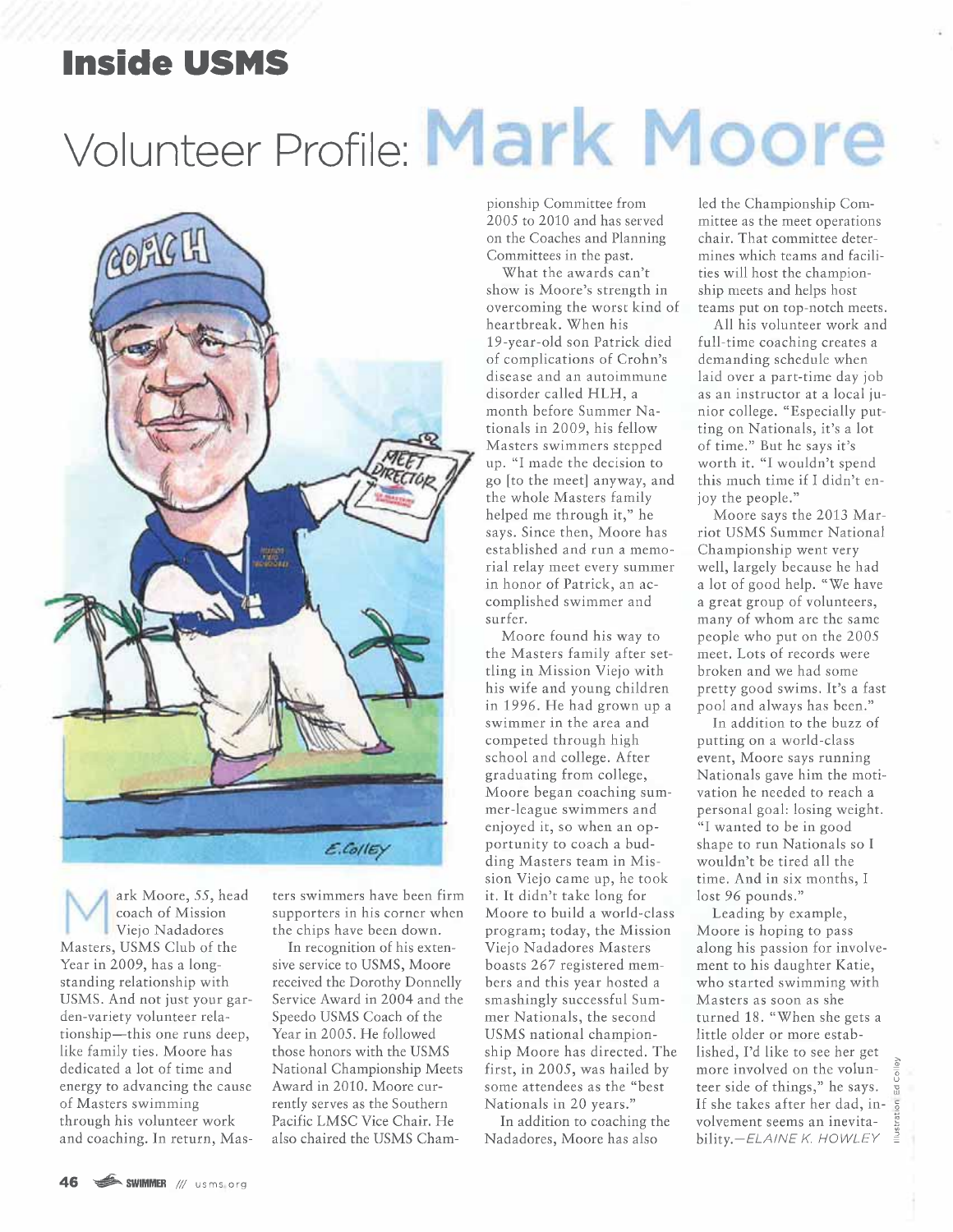## **Piranha Masters SCY Swim Meet Sunday, January 12, 2014**

#### **Sanction by Southern Pacific Masters Swimming for USMS, Inc Sanction # 334-S002**

**Facility**: Palm Springs Swim Center 405 S. Pavilion Way Palm Springs, CA 92262. The length of the competition course without a bulkhead is in compliance and on file with USMS in accordance with articles 105.1.7 and 107.2.1.

**Directions:** From 10E exit Hwy111, Left on Ramond Rd, Left on Sunrise, Right on Baristo

**Rules:** United States Masters Swimming rules will govern. Current SPMS meet procedures will be enforced and take precedence over any errors or omissions on this form. The meet referee will be in charge of the meet. Any questions regarding the conduct of the meet should be directed to that person. All events are timed final. Age on January  $12<sup>th</sup>$  determines age group for the meet. You must be at least 18 to compete.

**Entries: On-line registration is preferred.** The pre-entry postmark deadline is Saturday, January 4, 2014. Deck registration is permitted. Deck entries will close at 8:00 a.m. for the 1650 yd. Freestyle and at 10:00 a.m. for all other events.

**Entry Fees:** \$25.00 per swimmer flat fee. Deck entries are allowed for \$30.00 flat fee. For swimmers in relays only, the fee is \$5.00.

**Seeding:** All events will be deck seeded slowest to fastest, by entered time, ages and genders combined. Check-in is not required in order to be deck seeded, except swimmers must check in to swim the 1650 and 500 yd. Freestyle.

**Relays:** All relays will be deck entered. For each relay swimmer who is not entered in individual events, a fee of \$10.00 and a signed liability release must be submitted with the relay entry.

**Awards:** Individual: SPMS ribbons for places 1 to 3. Relay: SPMS ribbons for first place.

**Checks payable to**: Piranha Swim Team

Mail consolidated entry card, a copy of your 2014 USMS card, and check to: Alina de Armas, PO BOX 63, Simi Valley, CA 93062, alina@dearmas.co (805) 444-0317

**Questions:** Meet Director Jeff Conwell, admin@piranhaswimteam.org (760) 318-SWIM

#### **Sunday, January 12, 2014 Warm-up at 7:30 a.m. 1650 yd. Freestyle starts at 8:30 a.m.**

1. 1650 yd. Freestyle

**Additional warm-up after 1650 Event #2 starts no earlier than 10:30 a.m.** 

- 2. 200 yd. Freestyle
- 3. 50 yd. Backstroke
- 4. 100 yd. Butterfly
- 5. 200 yd. Freestyle Relay (Men, Women, Mixed)
- 6. 100 yd. Backstroke
- 7. 50 yd. Freestyle
- 8. 100 yd. Breaststroke
- 9. 200 yd. Medley Relay (Men, Women, Mixed)
- 10. 100 yd. Freestyle
- 11. 50 yd. Butterfly
- 12. 50 yd. Breaststroke
- 13. 100 yd. Individual Medley
- 14. 200 Kickboard Relay (Men, Women, Mixed)
- 15. 500 yd. Freestyle

Saturday January  $11<sup>th</sup>$  The City of Palm Springs and the Piranha Swim Team are hosting The Mayors Health and Wellness Festival that will include a 5K and 10K running race in the morning, a freestyle technique clinic free of charge in the afternoon, and a 200 yard, 500 yard, and 15 minute swim for best distance competition. This is not a sanctioned US Masters event. For more information call (760 )323-8214 or go to www.yoursustainablecity.com

## **Rose Bowl Masters SCY Swim Meet Saturday, February 8, 2014**

#### **Sanction by Southern Pacific Masters Swimming for USMS, Inc Sanction # 334-S001**

**Facility**: Rose Bowl Aquatics Center, 360 N Arroyo Blvd., Pasadena. There is an outdoor, 8-lane competition pool, with six additional lanes available for warm-up. The length of the competition course without a bulkhead is in compliance and on file with USMS in accordance with articles 105.1.7 and 107.2.1. **Directions:** *Going west on I-210,* exit Orange Grove as the freeway transitions to the 134. Go straight through the lights onto W. Holly Street. Turn left onto Arroyo Drive, then right onto Arroyo Blvd, and right into the first parking lot. *Going east on 134,* exit Orange Grove Blvd, and turn left onto Orange Grove. Turn left on West Holly Street. Turn left onto Arroyo Drive, then right onto Arroyo Blvd and right into the first parking lot. *Going south on I-210,* exit Mountain, turn right onto Mountain. Go straight until you see the Rose Bowl. At the parking lots turn left onto Arroyo Drive and left into parking lot I.

**Rules:** United States Masters Swimming rules will govern. Current SPMS meet procedures will be enforced and take precedence over any errors or omissions on this form. The meet referee will be in charge of the meet. Any questions regarding the conduct of the meet should be directed to that person. All events are timed final. Swimmers are limited to a total of 5 individual events, not including relays. Age on February 8th determines age group for the meet. You must be at least 18 to compete.

**Entries:** The pre-entry postmark deadline is Saturday, February 1, 2014. Deck registration is permitted. Deck entries will close at 8:00 a.m. You must be at least 18 years old to compete. Online Entry deadline is February 7 2014 at 6 p.m.

**Entry Fees:** \$25.00 per swimmer flat fee. Deck entries and online entries after February 2 2014 are allowed for \$35.00 flat fee. For swimmers in relays only, the fee is \$5.00. Relays are Free of charge.

**Seeding:** All events will be deck-seeded slowest to fastest, by entered time, ages and genders combined.

**Relays:** All relays will be exhibition and deck entered at no cost.

**Awards:** Individual: SPMS ribbons for places 1 to 3. Relay: SPMS ribbons for first place.

**Checks payable to**: Rose Bowl Aquatics

Mail consolidated entry card, a copy of your 2014 USMS card, and check to: Rose Bowl Aquatics Masters, c/o Chad Durieux, 360 N Arroyo Blvd., Pasadena, CA 91103.

Questions: Chad Durieux, cdurieux@rosebowlaquatics.org.

#### **Saturday, February 8, 2014 Warm-up at 7:00 a.m. Meet starts at 8:30 a.m.**

- 1. 50 yd. Freestyle 2. 400 yd. Individual Medley 3. 200 yd. Backstroke 4. 50 yd. Butterfly 5. 200 yd. Breaststroke 6. 100 yd. IM 7. 200 yd. Butterfly 8. 50 yd. Backstroke
- 
- 9. 200 yd. Individual Medley
- 10. 50 yd. Breaststroke
- 11. 200 yd. Freestyle
- 12. 400 yd. Freestyle Relay (Men, Women, Mixed)
- 13. 200 yd. t-shirt relay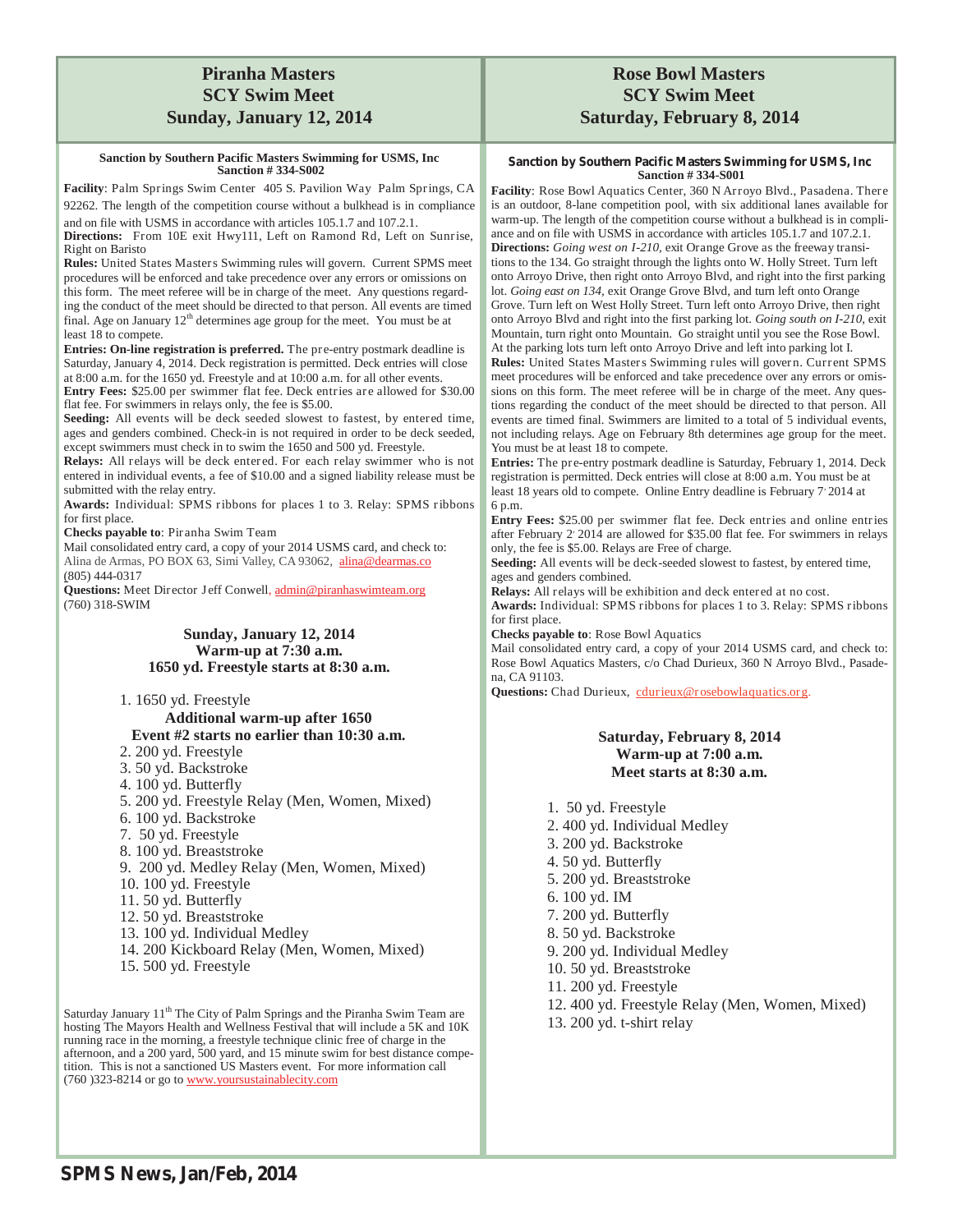## **Caltech Pentathlon SCY Swim Meet Sunday, March 2, 2014**

#### **Sanction by Southern Pacific Masters Swimming for USMS, Inc Sanction # 334-S004**

Facility: The Caltech facility is an outdoor, eight lane, 25 yard, all-deep pool with a separate 25 yard warm up pool. Address: 1201 E. California Blvd, Pasadena. The length of the competition course without a bulkhead is in compliance and on file with USMS in accordance with articles 105.1.7 and 107.2.1.

Directions: Take Hill Ave south from the 210 freeway. After 1.5 miles turn right on California Blvd. Go to the second stop light and turn left into the parking lot. Continue past the tennis courts to the gym. The pool is located west of the Brown Gym. Or take the 110 freeway north until it ends. Go 1 mile and turn right on California Blvd., 2 miles to Caltech. Parking is free on the weekends.

**Rules:** United States Masters Swimming rules will govern. Current SPMS meet procedures will be enforced and take precedence over any errors or omissions on this form. The meet

referee will be in charge of the meet. Any questions regarding the conduct of the meet should be directed to that person. All events are timed final. Age on March 2nd determines age group for the meet. You must be at least 18 to compete.

**Entries: On-line registration is preferred.** The pre-entry postmark deadline is Saturday, February 22, 2014. Deck registration is permitted. Deck entries close at 8:15 a.m. sharp. **Entry Fee:** \$25.00 flat fee per swimmer. Deck entry fee is \$35.00. Late mail-in entries

and entries received without payment will be treated as deck entries and charged the deck entry fee. **Seeding:** All events will be seeded slowest to fastest, by entered time, ages and sexes

combined. Check-in is not required. A swimmer who misses their heat will not be reseeded into a later heat and will be disqualified for that event.

**Awards:** Custom pentathlon awards will be given to the top three finishers in each age group. The swimmer with the lowest cumulative time for all five events shall be declared the winner. A swimmer must complete all five events to be considered for an award. If a swimmer is disqualified in one or more events, that swimmer is ineligible for a pentathlon award. **Checks Payable To:** Caltech Masters. Mail signed consolidated entry card, a copy of

your 2014 USMS card and check to: Caltech Pentathlon - Suzanne Dodd, 211 Eastern Ave, Pasadena, CA, 91107.

Questions: Meet Director, Suzanne Dodd, srdodd@jpl.nasa.gov (626) 449-7536

> **Sunday, March 2, 2014**  Warm up at 8 a.m. Meet starts at 9 a.m.

- 1. 50 yd. Butterfly
- 2. 50 yd. Backstroke
- 3. 50 yd. Breaststroke
- 4. 50 yd. Freestyle
- 5. 100 yd. Individual Medley

#### **A Call to all Clubs, Coaches and Swimmers**

**SPMS is looking for new and exciting ways to improve our Newsletter. We would appreciate and are asking for your help to accomplish this.** 

**If anyone has a personal interest story about their club or a swimmer and would like to share, this would add another level of interest for our readers.** 

**Also, each season SCM, SCY, LCM and Open Water, we would like to highlight the events with articles as well as pictures at each of the venues. In order to do this, we need your help with photos that have been taken by your team.** 

**Action, group or funny snapshots would be great. Remember to be complimentary in the photos that you want to share.** 

**It would be appreciated if one team member would be designated to send the pictures with venue, date and names of the individual(s) in the photos.** 

**Please send your photos and any suggestions and/or questions to:**  newsletter@SPMasterSwim.org

**Thank you in advance for your help!** 

**Kim Thornton, SPMS Newsletter Editor** 

## **Mission Viejo Nadadores SCY Swim Meet Sunday, March 16, 2014**

#### **Sanction by Southern Pacific Masters Swimming for USMS, Inc Sanction # 334-S003**

**Facility:** Mission Viejo Pool is an outdoor, 25-yd. by 50-m competition pool at the Marguerite Aquatic Center, 27474 Casa Del Sol, Mission Viejo. The length of the competition course without a bulkhead is in compliance and on file with USMS in accordance with articles 105.1.7 and 107.2.1.

Directions: From the north or south, take the I-5 Freeway to the Alicia Parkway exit in Mission Viejo. Go east (away from the ocean) to Trabuco Road. Turn right on Trabuco to Marguerite Parkway. Go left on Marguerite to Casa Del Sol, turn right onto Casa Del Sol, and turn into the driveway for pool parking.

**Rules:** United States Masters Swimming rules will gover n. Current SPMS meet procedures will be enforced and take precedence over any errors or omissions on this form. The meet referee will be in charge of the meet. Any questions regarding the conduct of the meet should be directed to that person. All events are timed final. Swimmers are limited to a total of 4 individual events, not including relays. Age on March 16th determines age group for the meet. You must be at least 18 to compete.

**Entries: On-line registration is preferred.** The pre-entry postmark deadline is Saturday, March 9, 2014. Deck registration is permitted. Deck entries will close at 8:00 a.m. for the 500 yd. Freestyle and 400 yd. Individual Medley, and at 10:30 a.m. for all other events. **Seeding:** All events will be deck seeded slowest to fastest, by entered time. Check in is not required in order to be deck seeded, except swimmers must check in to swim the 500 and 1000 yd. Freestyle and the 400 yd. Individual Medley.

**Relays:** All relays will be deck entered on SPMS relay forms available at the meet. Relay fees are \$2.00 per relay due upon entry. For each relay swimmer who is not entered in individual events, a fee of \$10.00 and a signed liability release must be submitted with the relay entry.

**Awards:** Individual: MVN ribbons for places 1 to 3. Relay: MVN ribbons for first place.

**Entry Fees:** \$25.00 per swimmer flat fee. Deck entries allowed for a total of \$35.00. **Checks payable to**: Mission Viejo Nadadores (MVN). Mail consolidated entry car d, a copy of your 2014 USMS card, and check to: Mission Viejo Nadadores — Mark Moore, 33055 Dolphin Ct., San Juan Capistrano, CA 92675

**Snack Bar**: Hot and cold drinks, snacks, and food will be available for purchase. **Questions: Meet Director, Mark Moore, coach** (949) 489-1847

#### **Sunday, March 16, 2014 Warm-up at 7:30 a.m. Meet starts at 8:30 a.m.**

- 1. 500 yd. Freestyle (check-in required)
- 2. 400 yd. Individual Medley (check-in required) **Additional warm-up after 400 IM**

#### **Event #3 will start no earlier than 11:00 a.m.**

- 3. 200 yd. Freestyle
- 4. 50 yd. Butterfly
- 5. 100 yd. Backstroke
- 6. **25 yd. Freestyle\***
- 7. 200 yd. Medley Relay (men, women, or mixed)
- 8. 200 yd. Individual Medley
- 9. 50 yd. Breaststroke
- 10. 100 yd. Freestyle
- 11**. 25 yd. Breaststroke\***
- 12. 100 yd. Butterfly
- 13. 50 yd. Backstroke
- 14. 200 yd. Freestyle Relay (men, women, or mixed)
- 15**. 25 yd. Butterfly\***
- 16. 100 yd. Breaststroke
- 17. 50 yd. Freestyle
- 18. **25 yd. Backstroke\***
- 19. 100 yd. Individual Medley
- 20. 200 yd. Fun Fin Relay
- 21. 1000 yd. Freestyle (check-in required)

**\*25 yd. events are not recognized times by USMS**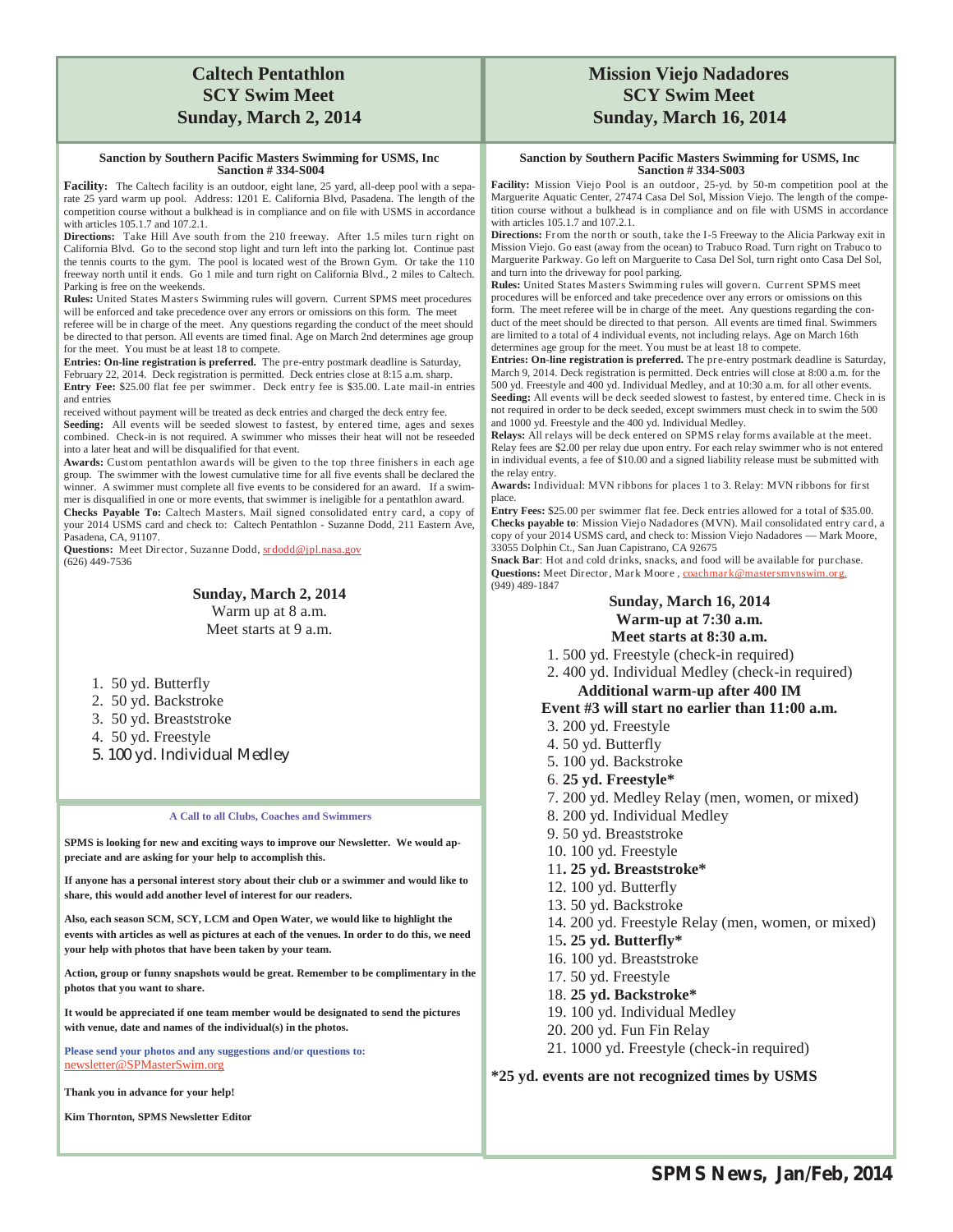## **CVMM Inaugural Matt Biondi Masters Classic SCY Swim Meet Sunday, March 23, 2014**

#### **Sanction by Southern Pacific Masters Swimming for USMS, Inc. Sanction # 334-S007**

**Facility:** The beautiful Rancho Simi Community Park Pool is an outdoor, 25 yard by 50 meter competition pool situated at 1765 Royal Ave, Simi Valley, Ca 93065. The length of the competition course without a bulkhead is in compliance and on file with USMS in accordance with articles 105.1.7 and 107.2.1.

**Directions:** Take the 118 Ronald Reagan Freeway to the Erringer Rd. Exit. Take Erringer Rd. south 1.5 miles. Turn right on Royal Ave., pool entrance and parking is on the right.

**Rules:** United States Masters Swimming rules will govern. Current SPMS meet procedures will be enforced and take precedence over any errors or omissions on this form. The meet referee will be in charge of the meet. Any questions regarding the conduct of the meet should be directed to that person. All events are timed final. Swimmers are limited to a total of 5 individual events, not including relays. Age on March 23, 2014 determines age group for the meet. You must be at least 18 to compete.

**Entries: On-line registration is preferred.** The pre-entry postmark deadline is Saturday March 16, 2014. The on-line entry deadline is 6:00 p.m. on March 22, 2014. Deck registration is permitted. Deck entries will close at 8:00 a.m. for the 1,650 yd. Freestyle and at 10:15 a.m. for all other events

**Seeding:** All events will be deck seeded slowest to fastest, by entered time. Check in is required for all events to ensure the meet runs efficiently. Check-in is required for the 500 yd. Freestyle by start of event 14 is required.

**Relays:** All relays will be deck entered on SPMS relay forms available at the meet. Relay fees are \$5.00 per relay due upon entry. For each relay swimmer who is not entered in individual events, a fee of \$10.00 and a signed liability release must be submitted with the relay entry.

**Awards:** Individual: Ribbons for places 1 to 3. Relay: Ribbons for first place. Special Award for fastest Male and Female in the 50 yd. Freestyle will be awarded, the Matt Biondi Perpetual Award.

**Entry Fees:** \$30.00 per swimmer flat fee. Online Entries after March 16<sup>th</sup> are \$35.00. Deck entries allowed for a total of \$40.00.

**Checks payable to**: CVMM, Conejo Valley Multisport Masters. Mail consolidated entry card, a copy of your 2014 USMS card, and check to: Alina de Armas, P.O. Box 63, Simi Valley, CA 93062. Alina@dearmas.co

**Questions:** Meet Director, Nancy Kirkpatrick Reno (818) 469-9972 **Snack Bar**: Hot and cold drinks, snacks, and food will be available for purchase.

#### **Sunday, March 23, 2014 Warm-up at 7:30 a.m. Meet starts at 8:30 a.m.**

1. 1,650 yd. Freestyle (check-in required)\*  **Event #2 will start no earlier than 11:00 a.m.** 2. 200 yd. Freestyle 3. 50 yd. Butterfly 4. 100 yd. Backstroke 5. 200 yd. Individual Medley 6. 50 yd. Breaststroke 7. 100 yd. Freestyle 8. 100 yd. Butterfly 9. 50 yd. Backstroke 10. 400 yd. Individual Medley 11. 200 yd. Freestyle Relay (Men, Women, or Mixed) 12. 100 yd. Breaststroke 13. 50 yd. Freestyle 14. 100 yd. Individual Medley 15. 200 yd. Fun Freestyle Kick Board Relay \*\* 16. 500 yd. Freestyle **\*1,650 will be limited to the first 32 entries.** 

**\*\* Kickboard relay swimmers start in the water. Flutter kick without fins the entire length of the course is required. Swimmers must touch the wall with hand at each end of each length pool.** 

One of the most accomplished swimmers of all time, Matt Biondi, returned to U.S. Masters Swimming when he joined Conejo Valley Multisport Masters (CVMM) in the summer of 2012. Matt quickly realized how rewarding and fun it is to be part of a team, and his passion for swimming was reignited. Soon, Matt decided to return to competition, and in December, 2012, he participated in the SPMS SCM Regional Championships at the Belmont Plaza Pool in Long Beach. In his first meet since the 1992 Olympic Games, Matt set a world record in the 50 m Freestyle, in the Men's 45-49 year old age group, and set a national record in the 50 m Butterfly. He just missed the world record but turned in the fastest time in the world for the 45- 49 year old age group that year. In Southern California, we are very lucky to have Matt swimming in SPMS and are very open to sharing his expertise with the Masters swimming community.



CVMM is extremely happy to announce the *Inaugural Matt Biondi Masters SCY Classic* swim meet, Sunday March 23, 2014, honoring one of America's greatest swimmers. CVMM will be presenting the Matt Biondi Perpetual Award to the fastest male and female in the 50 yd. Freestyle. In addition, we will have a huge electronic display board showing photos and video from the past and present, including contributions submitted by participating athletes. Matt is holding a one-on-one swim clinic for the lucky winner of a raffle to be held at the conclusion of the meet.

Matt participated in three Summer Olympic Games in 1984, 1988, and 1992. He accumulated 11 Olympic swimming medals: 8 gold; 2 silver; and 1 bronze. Over the course of his prestigious swimming career, Matt set seven individual world records, 3 in the 50 m Freestyle, 4 in the 100 m Freestyle, and won six gold medals in the 1986 and 1991 World Championships. In 1986, his 3 gold, 1 silver, and 3 bronze medals were the highest number of medals ever at a World Championship meet (since equaled by Michael Phelps).

World records notwithstanding, Matt held numerous American, Olympic, and NCAA records. Competing for Cal, Matt had a storied collegiate career. He accumulated 13 NCAA championships and was honored as NCAA Swimmer of the Year three times, helping his team win three NCAA National Water Polo Championships. He was voted a collegiate All-American all four years in both swimming and water polo. Matt was also honored twice as the Swimming World Swimmer of the Year, United Press International Athlete of the Year in 1988. In addition, Matt is a member of the US Olympic Hall of Fame and International Swimming Hall of Fame and appeared on the cover of Sports Illustrated in 1988.

### We hope to see you there!

Nancy Kirkpatrick Reno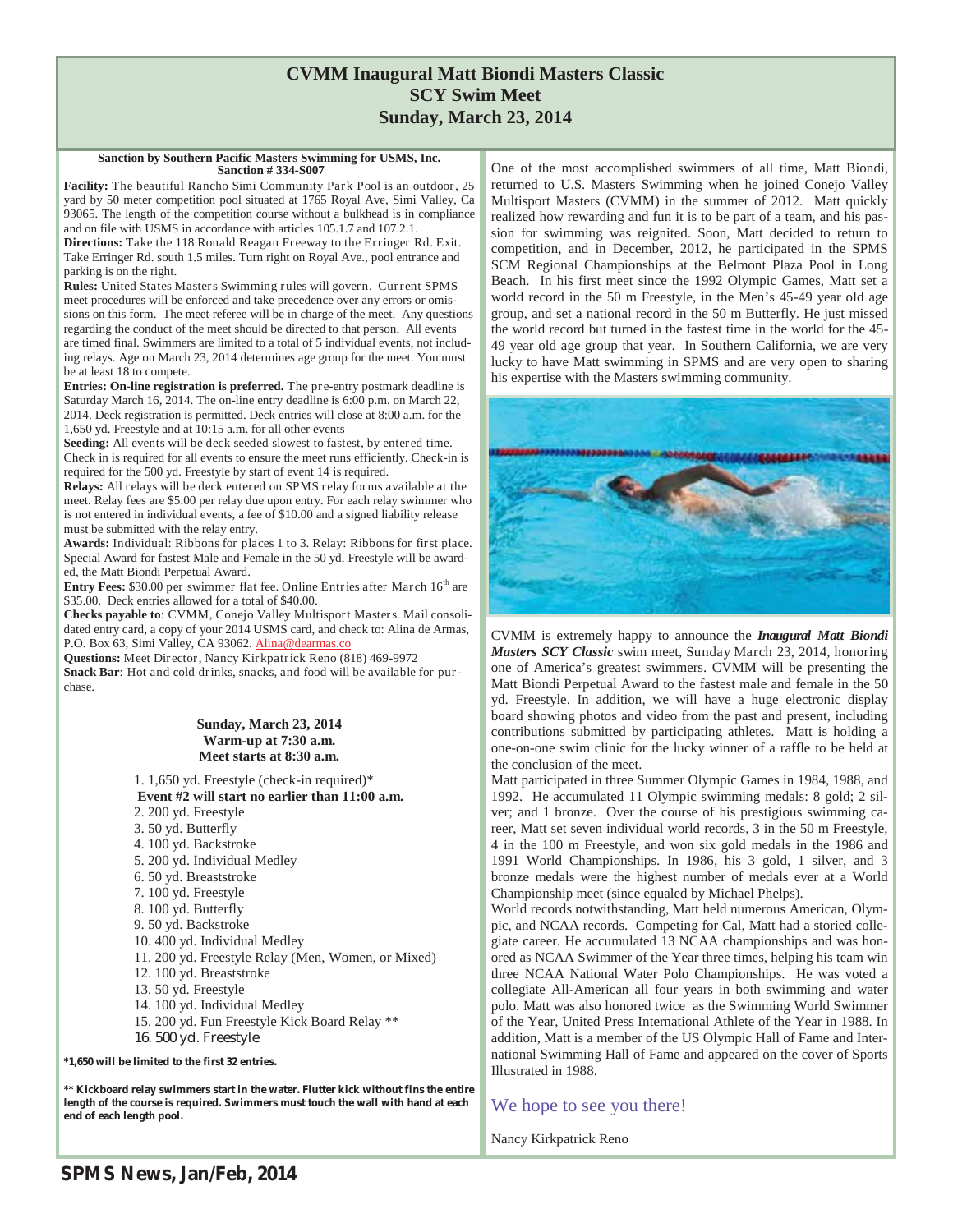

# SATURDAY, 2/1/14 3RD ANNUAL COACHES CLINIC

# **USMS Coaches & Swimmers Learn Strength Training Programs to Add To Your Swimming Workouts**

Come join us on Saturday, February 1<sup>st</sup>, 2014 / Swim with the Armada Masters Swim Team during morning practice (6:30 AM) Continental Breakfast / Catered Lunch / (9:00 AM) Guest Coaches & USMS Streamlines Columnist presenters Vendors presentations



**Please pre-register by 1/31/14**

Contact Christine via e-mail at:

Christine\_dahlstrom@yahoo.com

SPMS Coaches Clinic

Strength Training for Masters **Swimmers** 

Pool & Dry Land **Coaching** Techniques & **Workouts** 

Free Goodie Bags for All Pre-Registered **Participants** 

Don't Miss Out

LOCATION: LA MIRADA SPLASH AQUATICS

13806 L Mirada Blvd. La Mirada, CA 90683 www.spmasterswim.org **Saturday** February 1st 2014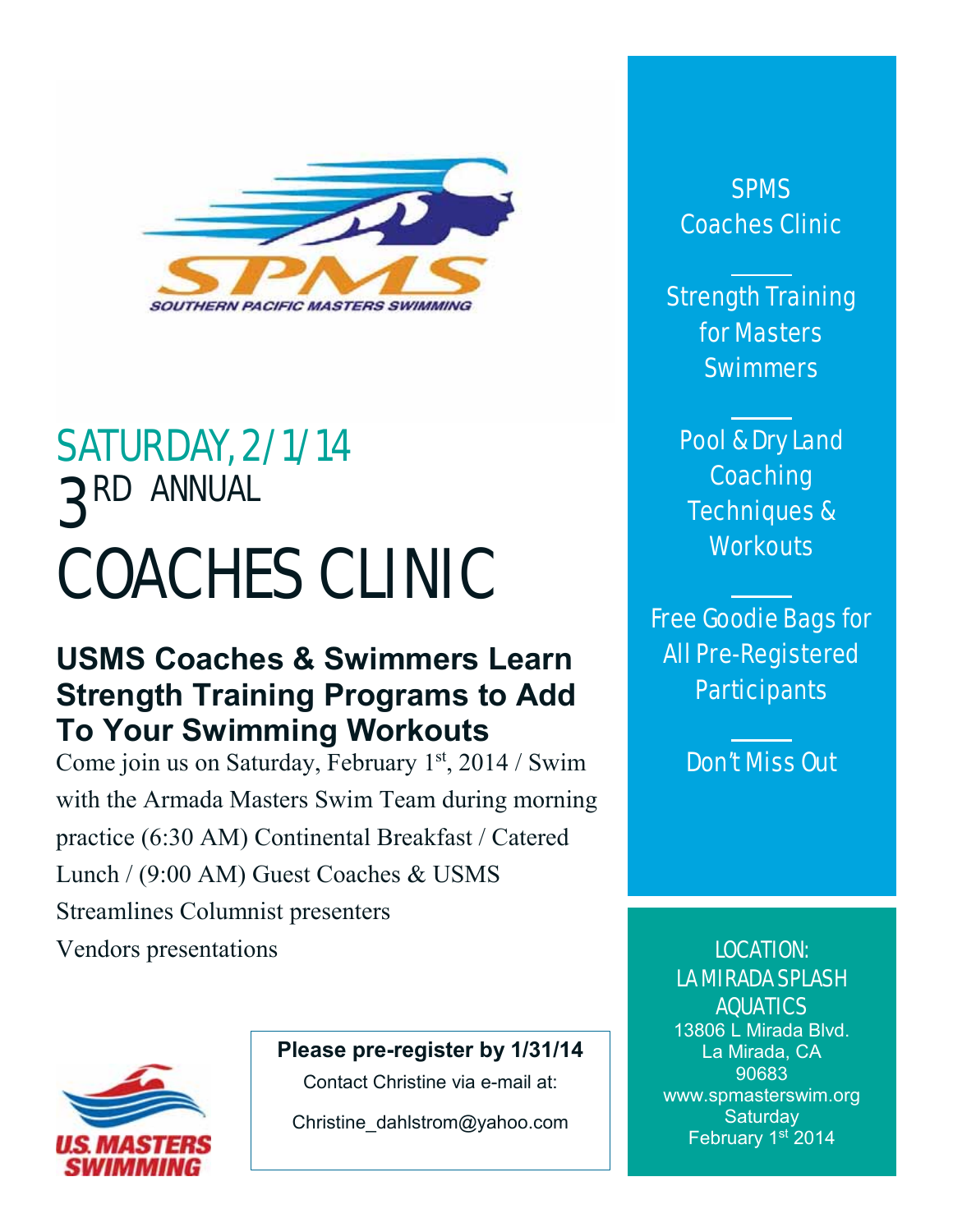#### **SWIM FOR LIFE**

**SAN LUIS OBISPO, SANTA BARBARA (North) and KERN**  BAKERSFIELD: Gold Wave Masters Chris Hansen (661) 654-2327, chansen 6@csub.edu<br>BAKERSFIELD Swim Club Chris Hansen (661) 654-2327, chansen6@csub.edu **SANTA BARBARA (South) and VENTURA**  SANTA BARBARA: Oceanducks Emilio Casanueva (805) 637-8331, emilio@zapallar.net **LOS ANGELES (North)** CLAREMONT: The Claremont Club John Ries (909) 625-6791, tccswim@hotmail.com<br>COVINA: Competitive Tri-Swim Masters LLC Claremont Christine Maki (626) 641-5680, christine\_dahlstro L.A. Van Nuys: SCAQ SCAQ Office (310) 390-5700, www.swim.net/scaq LANCASTER: Oasis Masters Tom Otto (661) 948-0057, ottolfixit@hotmail.com PASADENA: Caltech Masters Suzanne Dodd (626) 449-7536, srdodd@jpl.nasa.gov<br>PASADENA: Rose Bowl Masters Surface Supervisor Chad Durieux (626) 564-0330, cdurieux @rosebowlac SAN FERNANDO: Triton Swimming and Triathlon Team<br>SANTA CLARITA Masters **LOS ANGELES (Westside)** L.A. Santa Monica, Culver, Westwood, LMU SCAQ Office (310) 390-5700, www.swim.net/scaq Pacific Palisades and Santa Monica Tower 26 Gerry Rodrigues (310) 432-3683, www.tower26.com<br>WEST HOLLYWOOD Aquatics Gree Walther (310) 288-6555 (team hotline), info@w **LOS ANGELES (Central and South)**  L.A. Echo Park and USC: SCAQ CHEC (310) 390-5700, www.swim.net/scaq<br>
L.A. MID-WILSHIRE: Meridian Swim Club Vanessa Mesia (310) 729-2971, vanessamesia@sbc SOUTH GATE Masters Swim Team Patricia Mitchell (323) 563-5446, pmitchell@sogate.org **LOS ANGELES (South Bay and East County)**  LONG BEACH: Viking Aquatics/Masters Chris Oeding (714) 478-3030, chris @vikingaquatics<br>MANHATTAN BEACH: Magnum Masters Chuck Milam (310) 546-3601, cdmilam@hotmail.co REDONDO BEACH - SCAQ SCAQ SCAQ SCAQ Office (310) 390-5700, www.swim.net/scaq **INLAND EMPIRE**  BEAUMONT Masters<br>CORONA: Circle City Aquatics CORONA: Circle Coronalisty Arwood (951) 769-2087, christy@nds-ca.net<br>Scott Gainey (949) 315-1013, coachgainey@gmail.cc CORONA: Corona Aquatic Team Masters John Salvino (866) SWM-CRNA, coachsalvino@hotmail.com<br>RIVERSIDE: Riverside Aquatics Assn. Carrie Ridgway (951) 205-2268, info@raa-swim.org, www.raa RIVERSIDE: Riverside Aquatics Assn. Carrie Ridgway (951) 205-2268, info@raa-swim.org, www.raa-swim.org<br>TEMECULA: City of Temecula Masters Carrie Communication (SSL) 694-6410, gwen.willcox@cityoftemecula.org TEMECULA Swim Club Bryan Davis (951) 285-2718, headcoach@temeculaswimclub.com, www.temeculaswimclub.com YUCAIPA: Masters of Yucaipa Jason Bradbury (951) 845-7458, ystcoach.jason@verizon.net, www.yucaipaswim.org **ORANGE COUNTY<br>ALISO VIEJO:** Renaissance Club Sport YORBA LINDA: East Lake Eagle Rays Mike Pawloski (714) 372-6273, bonuspak@earthlink.net **LAS VEGAS**<br> **HENDERSON Southern Nevada Masters** 

ATASCADERO: Team KMAN Jennifer Glenesk (805) 610-7573, jglenesk@charter.net, www.teamkman.org<br>ATASCADERO: No. SLO Masters States (805) 704-9797, kassflaig@hotmail.com, www.c2multisport.com ATASCADERO: No. SLO Masters (805) 704-9797, kassflaig@hotmail.com, www.c2multisport.com<br>RAKERSFIELD: Gold Wave Masters (600 (1) 654-2327, chansen6@csub.edu BAKERSFIELD Swim Club Keith Moore, bsc@bakersfieldswimclub.org, www.bakersfieldswimclub.org<br>BAKERSFIELD Aquatics Club Charles Pike (661) 395-4663, bakersfieldaquatics@yahoo.com, www.bakers Charles Pike (661) 395-4663, bakersfieldaquatics@yahoo.com, www.bakersfieldaquatics.org LOMPOC: Lompoc's Other Swim Team Frank Piemme (805) 735-7574, conniefrank@verizon.net<br>PASO ROBLES: North County Aquatics Frank Piemme (805) 238-5591, betco@yahoo.com, PASO ROBLES: North County Aquatics Nancy Sznejkowski (805) 238-5591, betco@yahoo.com, www.northcountyaquatics.org<br>Philip Yoshida (805) 543-9515, office@sloswimclub.org, www.sloswimclub.org SAN LUIS OBISPO Masters<br>
SAN LUIS OBISPO: Kennedy Club Masters<br>
Linda Stimson (805) 781-3488 x 17, sloaquatics@kennedyclubs.com, www.kenn SAN LUIS OBISPO: Kennedy Club Masters Linda Stimson (805) 781-3488 x 17, sloaquatics@kennedyclubs.com, www.kennedyclubs.com<br>SANTA MARIA: Santa Maria Swim Club Club Mike Ashmore (805) 928-9655, santamariaswim@verizon.com, w Mike Ashmore (805) 928-9655, santamariaswim@verizon.com, www.santamariaswim.net CAMARILLO: Camarillo YMCA<br>CARPINTERIA: Channel Island The Martin Armstrong (805) 794-5525, kelpbedd@yahoo.com, www.ciymca.org<br>Vic Anderson (805) 403-5425, delphis13@msn.com, channelislandmasters.b CARPINTERIA: Channel Island Vic Anderson (805) 403-5425, delphis13@msn.com, channelislandmasters.blogspot.com<br>CIAI: Oiai Masters Claudia Channel Victory (805) 646-6884. theswimeuv@sbcelobal.net OJAI: Ojai Masters **CAU Access 2018** 1.0 COJAI: Ojai Masters Rick Goeden (805) 646-6884, theswimguy@sbcglobal.net<br>
SANTA BARBARA Aquatics Club **Causes 2018** Cregg Wilson (805)252-6469, sbacmasters @gmail.com, w SANTA BARBARA Aquatics Club Gregg Wilson (805)252-6469, sbacmasters@gmail.com, www.sbaquatics.com<br>SANTA BARBARA: UCSB Masters<br>Maya Higashijima (805) 893-2505, ucsbmasters@gmail.com SANTA BARBARA: UCSB Masters Naya Higashijima (805) 893-2505, ucsbmasters@gmail.com<br>SANTA BARBARA Masters National SB Swim Office (805) 966-9757, swimoffice@sbswim.org SB Swim Office (805) 966-9757, swimoffice@sbswim.org Nancy Kirkpatrick-Reno (818) 469-9972, nancy@conejovalleymultisportmasters.com THOUSAND OAKS: South Coast Aquatics Matt Warshaw (805) 660-2082, matt@southcoastaquatics.com, www.southcoastaquatics.com VENTURA COUNTY Masters<br>1998 VENTURA: Rio Mesa Masters Jason York (408) 821-5600, jason.e.york@gmail.com, www.buenaventuraswimclub.org<br>1999 VENTURA: Rio Mesa Masters Jason York (408) 842-6674, tonthego00@sbcglobal.net, www. Toby Petty (805) 642-6674, tonthego00@sbcglobal.net, www.riomesaswimclub.com Christine Maki (626) 641-5680, christine\_dahlstrom@yahoo.com PALMDALE: Canyons Aquatic Masters **Jeff Conwell (661) 993-2868**, jeffc@canyons.org, www.canyons.org<br>PASADENA: Caltech Masters **Jeff Conwell (6626)** 993-2868, jeffc@canyons.org Chad Durieux (626) 564-0330, cdurieux @rosebowlaquatics.org, www.rosebowlaquatics.org<br>Chris Georges (818) 794-0196, tritonswimntri@gmail.com SANTA CLARITA Masters<br>
WALNUT: Faster Masters Swim Team Louis Boehle (909) 657-7758. louisboehle@mac.com<br>
Louis Boehle (909) 657-7758. louisboehle@mac.com Louis Boehle (909) 657-7758, louisboehle@mac.com CALABASAS: City of Calabasas Masters Raine Kishimoto (818) 222-2782 x 110, lkishimoto@cityofcalabasas.com<br>EL SEGUNDO MASTERS City of El Segundo (310) 524-2700 x2738 HOLLYWOOD: Hollywood Wilshire YMCA Ricardo Espinoza (213) 639-7547, ricardoespinoza@ymcala.org L.A. WEST: UCLA Bruin Masters Friends and Erika Stebbins (310) 386-2712, estebbins @recreation.ucla.edu<br>MALIBU Community Pool Swims Masters Friends and Molly Larson (310) 456-2489 x272, mlarson @ci.malibu.ca.us, Molly Larson (310) 456-2489 x272, mlarson@ci.malibu.ca.us, www.ci.malibu.ca.us WEST HOLLYWOOD Aquatics<br>WOODLAND HILLS: Southwest Aquatics Masters<br>Fred Shaw (818) 347-1637, swamfred@aol.com, www.swam.us Fred Shaw (818) 347-1637, swamfred@aol.com, www.swam.us CATALINA Channel Swimming Federation Carol Sing (619) 588-2677, swim@swimcatalina.org, www.swimcatalina.org<br>Carol Sing (619) 588-2677, swim@swimmingla.org, www.swimcatalina.org<br>Matt Harrigan, matt@swimmingla.com or Andy Co Matt Harrigan, matt@swimmingla.com or Andy Copley, andy@swimmingla.com L.A. MID-WILSHIRE: Meridian Swim Club Namessa (110) 729-2971, vanessamesia@sbcglobal.net, www.meridiansportsclub.com<br>L.A.: Los Angeles Athletic Club Masters Namessa Mesia (310) 729-2971, vanessamesia@sbcglobal.net, www.laa HAWTHORNE: South Bay Swim Team Kathy Davids Gore (310) 643-6523, kdavids@socal.rr.com, www.southbayswimteam.org<br>And BEACH/LOS ALAMITOS: Long Beach Grunions Mike Miranda (714) 808-9158, info@lbgrunions.org, www.lbgrunions.c LONG BEACH/LOS ALAMITOS: Long Beach Grunions Mike Miranda (714) 808-9158, info@lbgrunions.org, www.lbgrunions.com<br>LA MIRADA: La Mirada Armada Amada (1999) 552-1710, inaccoach@aol.com, www.swimarmada.com Beverly Garman (949) 552-1710, ihaccoach@aol.com, www.swimarmada.com LONG BEACH: Alpert JCC Sascha Bryon-Zwick (562) 426-7601 x1035, sbryanzwick@alpertjcc.org, www.alpertjcc.org<br>
LONG BEACH: Long Beach Masters Swim Cindy Summers (562) 416-6755, summerscm@hotmail.com LONG BEACH: Long Beach Masters Swim Cindy Summers (562) 416-6755, summerscm@hotmail.com<br>CONG BEACH: Shore Aquatic Masters Come Contract Come Robert Lynn (562) 644-3883, europeanhouse@aol.com, www LONG BEACH: Shore Aquatic Masters **Robert Lynn** (562) 644-3883, europeanhouse@aol.com, www.shoreaquatics.com<br>
LONG BEACH: Viking Aquatics/Masters **Robert Lynn** (562) 644-3883, europeanhouse@aol.com, www.shoreaquatics.com MANHATTAN BEACH: Magnum Masters Chuck Milam (310) 546-3601, cdmilam@hotmail.com, www.manhattancc.com<br>RANCHO PALOS VERDES: Zenith Aquatics Shari Twidwell (310) 947-1323, shari@zapswimming.com, www.zapswimming Shari Twidwell (310) 947-1323, shari@zapswimming.com, www.zapswimming.com TORRANCE: LA Peninsula Swimmers Jim Steinauer (310) 374-1263, info@lapsmasters.org, www.lapsmasters.org CORONA: Circle City Aquatics Scott Gainey (949) 315-1013, coachgainey@gmail.com, www.ccaqswim.org<br>CORONA: Corona Aquatic Team Masters Scott Gainey (949) 315-1013, coachsalvino@hotmail.com

ALISO VIEJO: Renaissance Club Sport Alex Isaly (949) 643-6700, alex.isaly@clubsports.com, www.renaissanceclubsport.com/aliso-viejo<br>
Anthony Iacopetti (714) 369-9555, aiacopetti @occ.cccd.edu, www.coastmastersswimming.com COSTA MESA: Orange Coast Masters Swimming Anthony Iacopetti (714) 369-9555, aiacopetti@occ.cccd.edu, www.coastmastersswimming.com<br>COTO DE CAZA: Coyotes Correspondent Correspondent Correspondent Correspondent Correspondent COTO DE CAZA: Coyotes Todd Conrad (949) 858-4100 x257, cotocoyotes@gmail.com Bill Jewell (949) 466-6523, swimbill@sbcglobal.net, www.fastswim.org HUNTINGTON BEACH: Golden West Swim Club Cindy Lim (714) 397-0132, cindyhlim@msn.com, www.goldenwestswimclub.com IRVINE Novaquatics **IRVINE Novaquatics** Mike Collins (949) 338-6682, info@novamasters.com, www.novamasters.com<br>IRVINE: UCI Masters **IRVINE:** UCI Masters with unclear the Scholar Charlie Schober (949) 824-7946, ctschobe@uci IRVINE: UCI Masters<br>
IN COLORATION Masters Charlie Schober (949) 824-7946, ctschobe@uci.edu, www.masterswim.uci.edu<br>
LOS ALAMITOS Masters Corey Lakin (562) 430-1073 x511, clakin@ci.los-alamitos.ca.us, www.ci.los-al LOS ALAMITOS Masters **Corey Lakin (562) 430-1073 x511**, clakin@ci.los-alamitos.ca.us, www.ci.los-alamitos.ca.us<br>MISSION VIEJO Masters **Corey Laking Corey Lakin (662)** 233-6521, swimoffice@mvnswim.org, www.mastersmvnswim.or MISSION VIEJO Masters Mark Moore (949) 233-6521, swimoffice@mvnswim.org, www.mastersmvnswim.org<br>Mark Desmond (949) 306-3599, markdesmond@highhopes.ws, www.pacificcoastaqua<br/>
Mark Desmond (949) 306-3599, markdesmond@high NEWPORT BEACH: Pacific Coast Aquatics Mark Desmond (949) 306-3599, markdesmond@highhopes.ws, www.pacificcoastaquatics.org NEWPORT BEACH Lifeguard Association Jim Turner (949) 644-3046, jturner@nbfd.net, www.newportlifeguard.org<br>TUSTIN: SOCAL Aquatics Steve Pickell (714) 356-7390, coachsteve@socalaquatics.com, www.socalaquatics.com

HENDERSON Southern Nevada Masters Frank Lowery (702) 400-2790, flowery 719@cox.net, www.lowerysmultisport.com<br>
LAS VEGAS: Las Vegas Masters Victor Hecker (702) 247-7788, heckerrealestate@hotmail.com LAS VEGAS: Las Vegas Masters Victor Hecker (702) 247-7788, heckerrealestate@hotmail.com<br>
LAS VEGAS: Swim Las Vegas Vegas Victor Hecker (702) 2498-2316, swimlasvegas@gmail.com, w LAS VEGAS: Swim Las Vegas Kara Robertson (702) 498-2316, swimlasvegas@gmail.com, www.swimlv.com<br>
LAS VEGAS: Viva Las Vegas Masters Kara Robertson (702) 498-2316, swimlasvegas@gmail.com, www.swimlv.com Melissa Gutierrez (702) 480-4321, mjvgutierrez@cox.net

Gwen Willcox (951) 694-6410, gwen.willcox@cityoftemecula.org